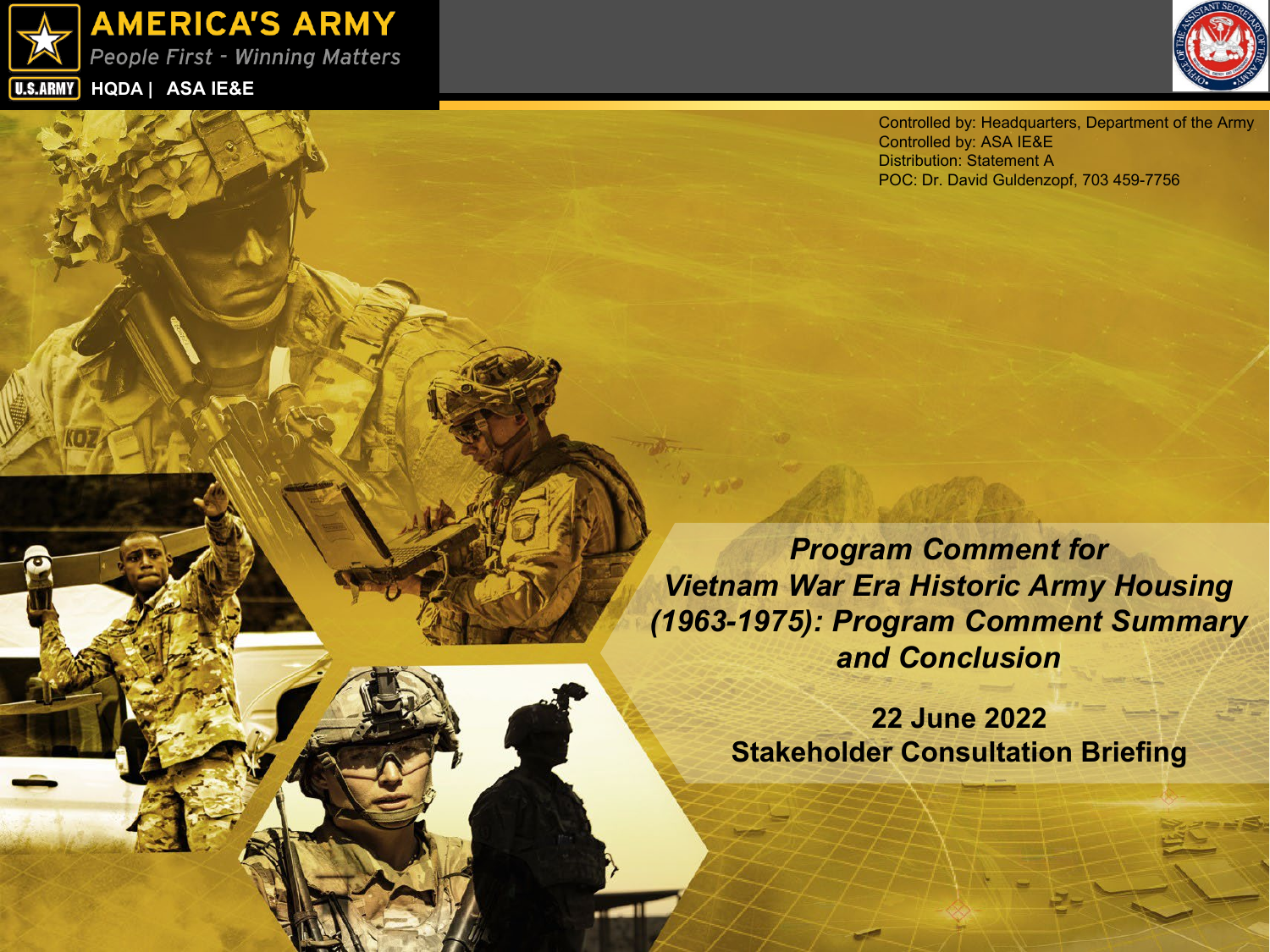



### **PROGRAM COMMENT FOR ARMY VIETNAM WAR ERA HISTORIC HOUSING, ASSOCIATED BUILDINGS AND STRUCTURES, AND LANDSCAPE FEATURES\***

BRIEFING AGENDA: Program Comment Summary and Conclusion

- I. Introduction
- II. Events Leading to the Program Comment
- III. Purpose and Need
- IV. Goal and Objective
- V. Nationwide Public Participation
- VI. Scope and Locations
- VII. Property Type
- VIII. National Register of Historic Places Significance
- IX. Prior and Subsequent Determinations of NRHP Eligibility
- X. Category of Undertaking and Effects on Historic Properties
- XI. Implementation
- XII. Applicability and Exceptions
- XIII. Mitigation Measures
- XIV.Effect and Duration
- XV. Benefits of the Program Comment
- XVI.Conclusion and Next Step

<sup>\*</sup> Additional information on Department of the Army Historic Preservation and Cultural Resources, and the *Army Cultural Resources Story Map*: <https://www.denix.osd.mil/army-cr/home/>

<sup>\*</sup>Additional information on the Program Comment for Vietnam War Era Historic Army Housing:<https://www.denix.osd.mil/Army-vwehh-pc>.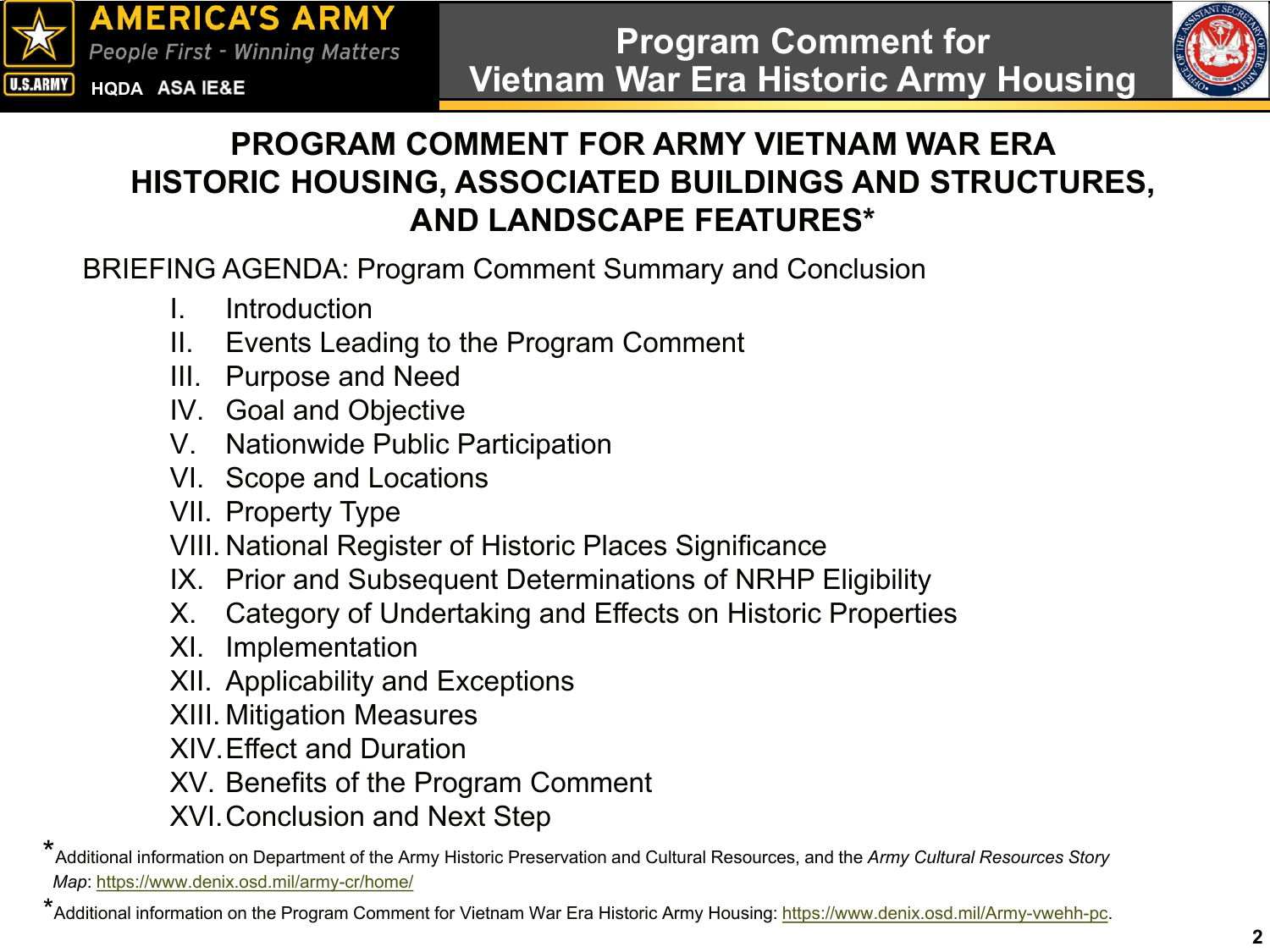



#### **I. INTRODUCTION:**

- This final 22 June 2022 consultation conference for the proposed Program Comment for Vietnam War Era Historic Army Housing provides a comprehensive summary of prior consultation conference topics addressed during the public participation phase of the Program Comment process.
- With this final consultation conference, the Army concludes its Public Participation phase of the Program Comment process. The Army will now move to the next phase in the process, Preparation and Submission of the Program Comment to the ACHP.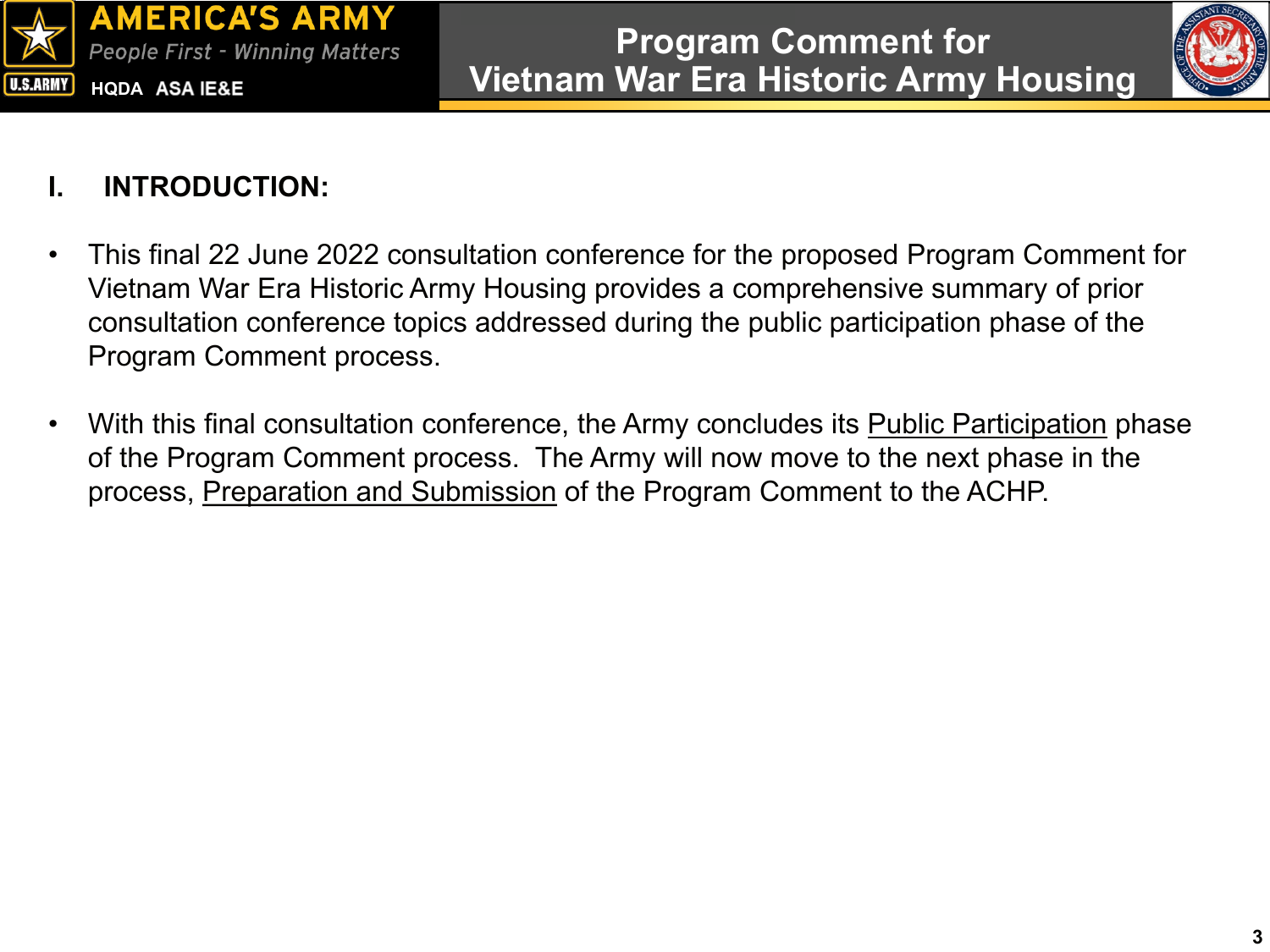



#### **II. EVENTS LEADING TO THE ARMY DECISION TO PURSUE PROGRAM COMMENTS**

- **The Army manages the largest portfolio of historic housing among all Federal agencies, and that portfolio is growing.** With over 30,000 historic homes currently, the Army will add 70,000 historic homes to our inventory within the next 50 years and will have an unprecedented total of over 100,000 historic homes subject to the NHPA.
- **Reuters Special Report, Aug 2018** "*Children Poisoned by Lead on U.S. Army*  **Bases**" Lead-based paint in historic Army housing is identified as the source of lead poisoning.
- "**Army Housing Crisis**" declared by Secretary of the Army, Jan 2019. Significant Army and Defense Senior Leadership and Congressional Member attention, widespread media reports of housing deficiencies, Congressional testimony from military family members indicating significant quality of life, health, and safety issues in historic housing. The issues continue today.
- **Army Inspector General (IG) Report**, Mar 2019: Historic Housing Findings Historic housing is more costly to operate, maintain, and renovate; requires special historic building materials and craftsmanship; health and safety concerns such as lead paint and asbestos are present; restrictive floorplans; the processes in 36 CFR 800 and the Programmatic Agreements (PAs) for historic housing are highly procedural, time consuming, with variable application of standards.
- **Army Strategic Agenda for National Historic Preservation Act**, Jul 2019 issued by the Assistant Secretary of the Army for Installations, Energy and Environment. Directs the Army Federal Preservation Officer to pursue programmatic NHPA compliance solutions to address the issues identified for historic Army housing. Program Comments identified as the best NHPA programmatic compliance solution for the Army's inventory of modern historic housing.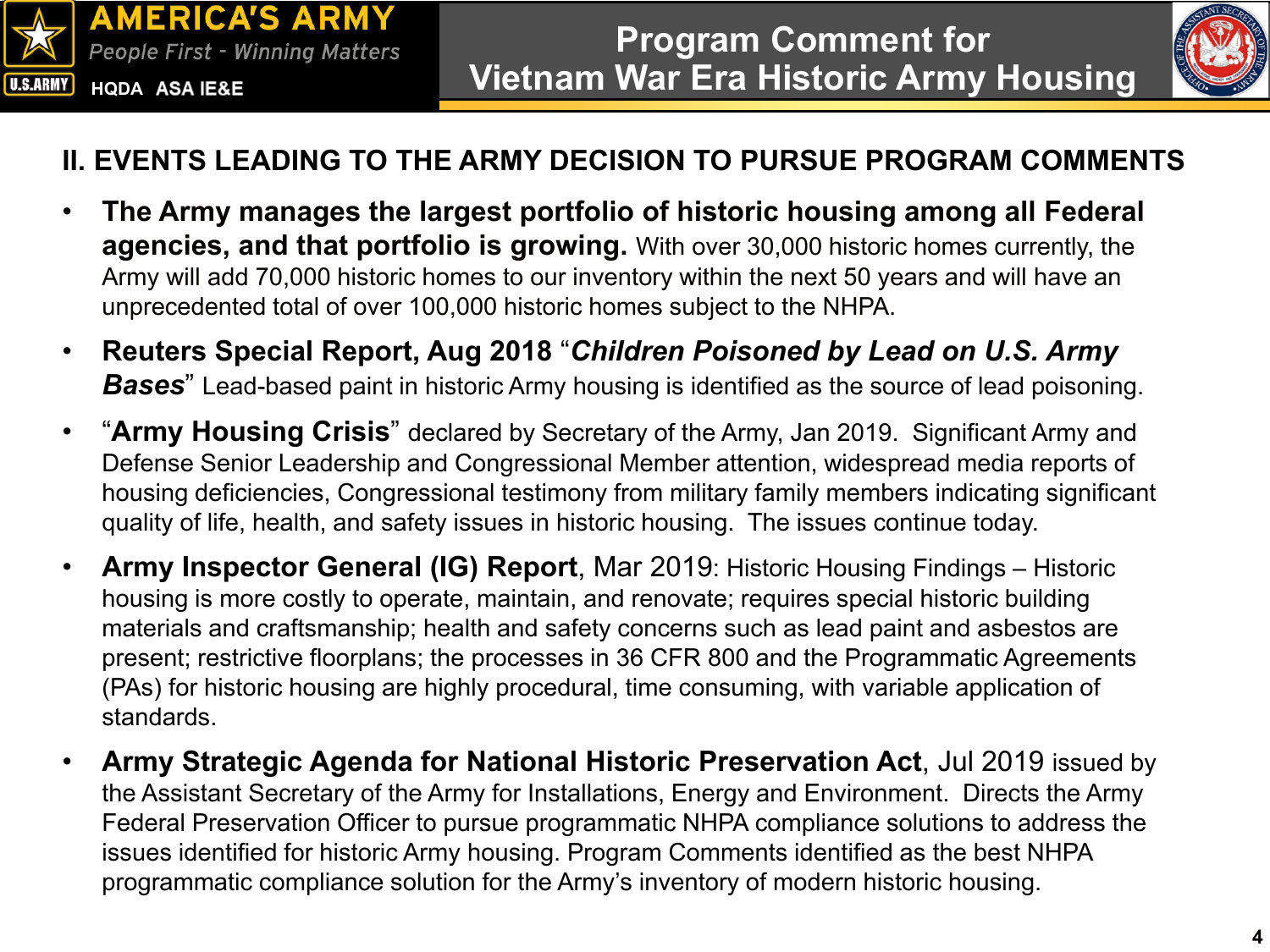



#### **III. PURPOSE AND NEED FOR THE PROGRAM COMMENT**

- The efficacy of Program Comments in delivering the required results for NHPA compliance for historic Army housing is demonstrated by Army's implementation of the ACHP approved Program Comment for Army Capehart Wherry housing (1949-1962) and the Program Comment for Army Inter-War era housing (1919-1940).
- Of its current total of over 30,000 historic homes, the Army has over 7,500 homes constructed during the 13-year Vietnam War era from 1963-1975. The Army's 7,500 Vietnam War era homes are a property type subject to thousands of repetitive management actions annually to maintain, manage, and improve the housing for military families.
- Addressing NHPA Section 106 compliance requirements for the thousands of repetitive management actions occurring on this large inventory of modern housing from the Vietnam War era presents unique and significant challenges for the Army. According to the *ACHP Program Comment Questions and Answers*, Program Comments as provided for in 36 CFR 800.14(e), were established in the regulation to specifically address situations such as this, where a Federal agency has repetitive management actions occurring within a large inventory of similar historic property types.
- Local Army installation-level project-by-project compliance has resulted in inconsistent preservation outcomes for the Army's Vietnam War era housing property type. The Program Comment process allows the Army to achieve a broader national perspective on the property type and its significance than local installations possess and account for in their project specific compliance actions.
- A Program Comment is the best NHPA compliance solution of the Army's inventory of Vietnam War Era housing. If a Program Comment is not in effect, the Army is faced with high costs and lengthy process time to comply with Section 106 for each management action occurring on each Vietnam War era home.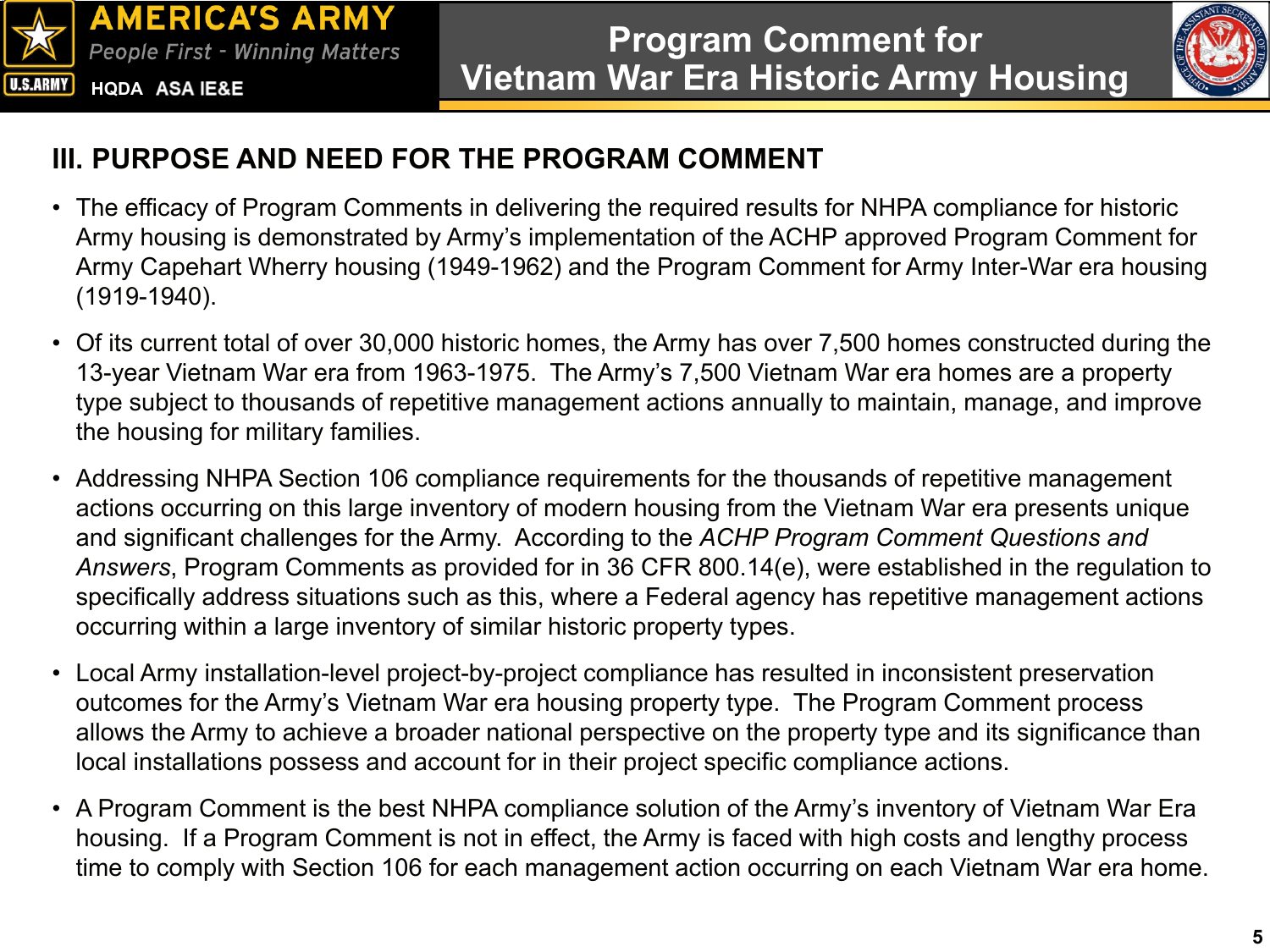



### **III. PURPOSE AND NEED FOR THE PROGRAM COMMENT (cont.)**

- Without a Program Comment, significant compliance costs and process times are required for the NHPA Section 106 / 36 CFR 800 compliance process for each management action. The Army must inventory and identify each housing unit, evaluate National Register of Historic Places (NRHP) eligibility of each unit, assess effects and adverse effects of each proposed management action, resolve any adverse effects through develop of Memoranda of Agreement (MOA), and then implement any MOA required mitigations; or if an MOA cannot be reached, terminate consultation and elevate the individual action to the head of the agency – the Secretary of the Army – for a final decision. Section 106 project-by-project compliance for each management action must occur in consultation with individual State Historic Preservation Offices (SHPO), Federally-recognized Indian tribes or Native Hawaiian Organizations, and other stakeholders, in accordance with 36 CFR 800.4-800.7.
- The Army requires a more efficient, consistent, and cost-effective means to manage the many thousands of repetitive management actions occurring on this inventory of over 7,500 Vietnam War era housing units.
- As stated in the *ACHP Section 106 Success Story: Capehart Wherry Housing Challenge Spurred Innovative Solution*, when the ACHP issued Program Comments for the Capehart and Wherry military family housing (1949-1962), DoD officials indicated that the Program Comment would save \$80 million to \$90 million in NHPA compliance costs by not having to address each of those housing units on an individual case-by-case basis. Also, the Army has documented how the ACHP approved Program Comment for Army Inter-War Era historic housing (1919-1940) has already saved the Army millions of dollars in NHPA related compliance related costs and process efficiencies in just its first full year of operation.
- The Army anticipates that similar significant NHPA compliance cost savings will also result from the Program Comment for Vietnam War era housing in addition to improved process efficiency and greater consistency in preservation outcomes.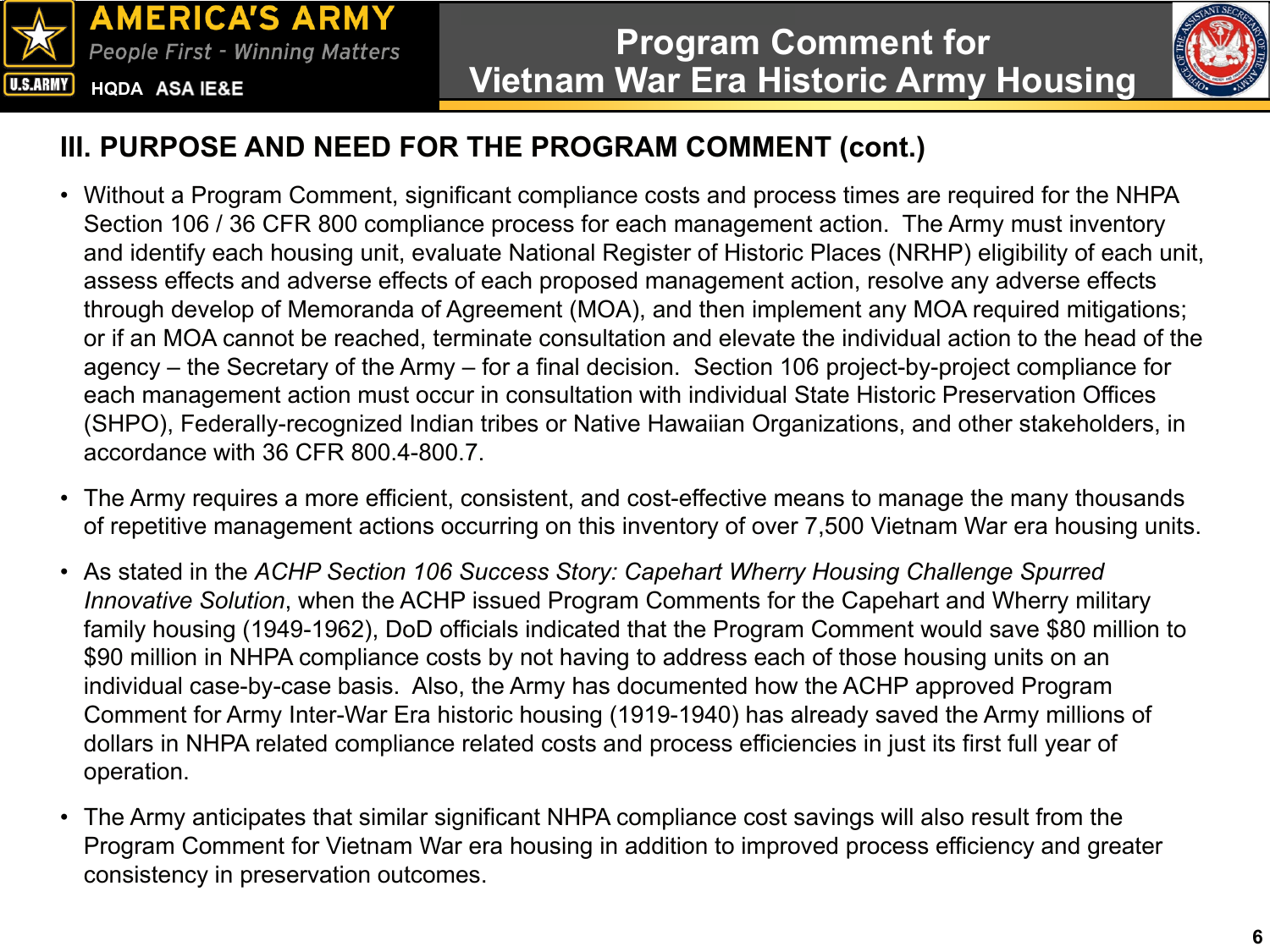



#### **III. PURPOSE AND NEED FOR THE PROGRAM COMMENT (cont.)**

- To ensure the quality of life, health and safety of the military families who live in this historic housing, the Army must address the extensive recurring maintenance, repair, and rehabilitation requirements for this housing and seek to control those costs through the use of current industry standard building materials and methods; abate the building materials used in housing from this period that present lead-based paint, asbestos, and other hazards to housing occupants; implement renovations that address the need for additional bedrooms and expanded living space; provide kitchen and bathroom improvements; modernize heating, cooling and ventilation systems; modernize plumbing and electrical systems; and address NHPA compliance processes that can delay the rapid turnaround of housing units for reassigned military families.
- To make certain that the inventory of Vietnam War era historic housing can be maintained as a sustainable real property asset, the Army also must have the ability to manage its total Vietnam War era housing inventory including mothballing housing, and while infrequent, to cease maintenance, and partially or wholly demolish housing that is highly deteriorated, underutilized, vacant, or presents health hazards or unsafe conditions for occupants. When Army housing has been demolished in the past, it has usually occurred to remove highly deteriorated, vacant, and underutilized housing, to provide for construction of new housing for Army families.
- Additionally, the Army has need to lease, transfer, and convey Vietnam War era housing generally for the purposes of housing privatization, to allow for housing operations by our housing privatization partners under the Army's Residential Communities Initiative (RCI).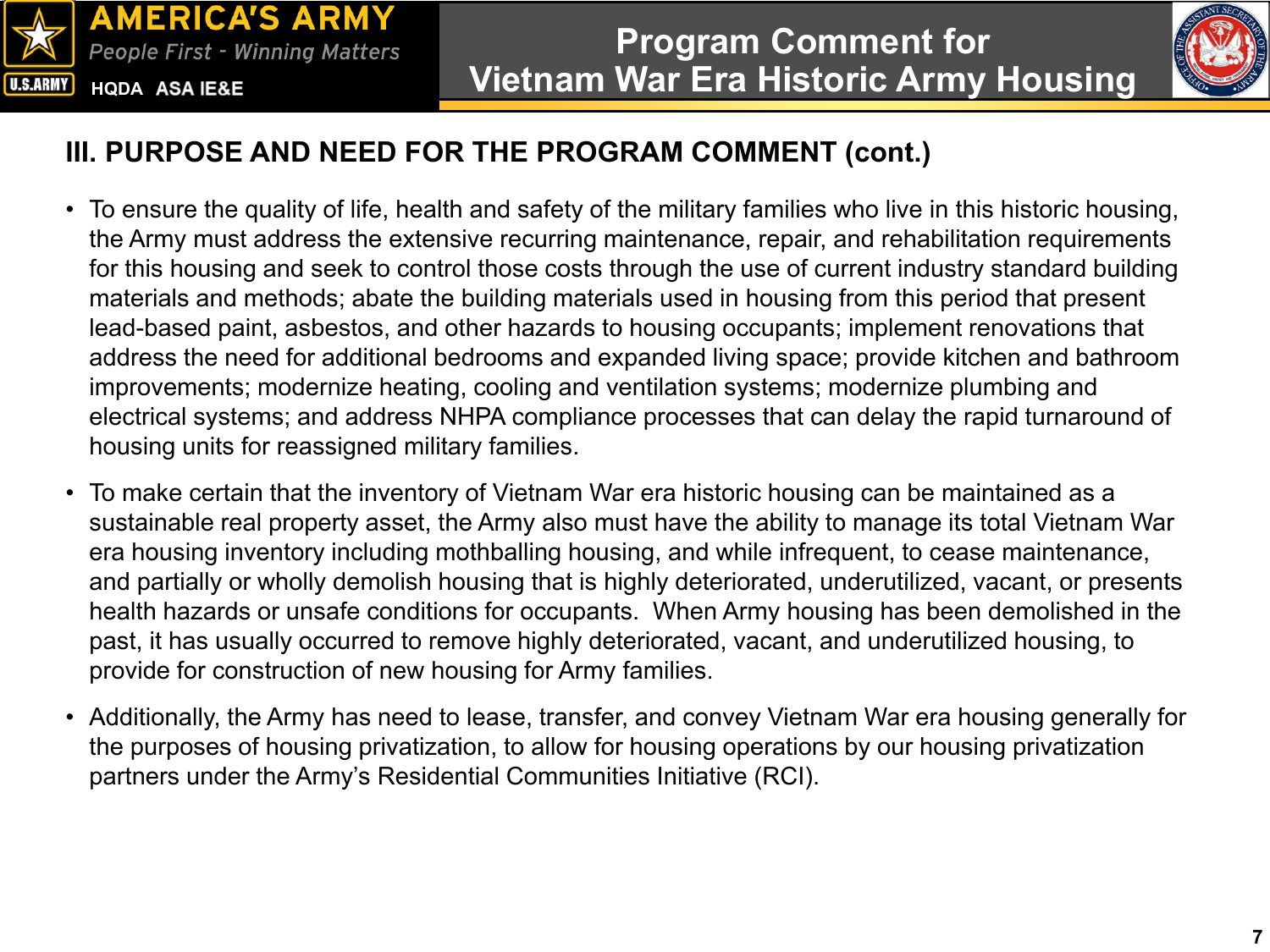



#### **III. PURPOSE AND NEED FOR THE PROGRAM COMMENT (cont.)**

- The Program Comment provides the Army the ability to implement management actions in a more efficient, consistent, and cost-effective manner. These actions in turn improve the quality of life, health, and safety of the Army families living in Vietnam War era housing and help ensure that the inventory of Vietnam War era historic housing will continue to function as a viable and sustainable real property asset.
- Efficient, consistent, and cost-effective management provided by the Program Comment helps to improve the quality of life, health, and safety for military families, creates a more sustainable missionsupporting real property asset, and thereby ensures the continued historical use as housing.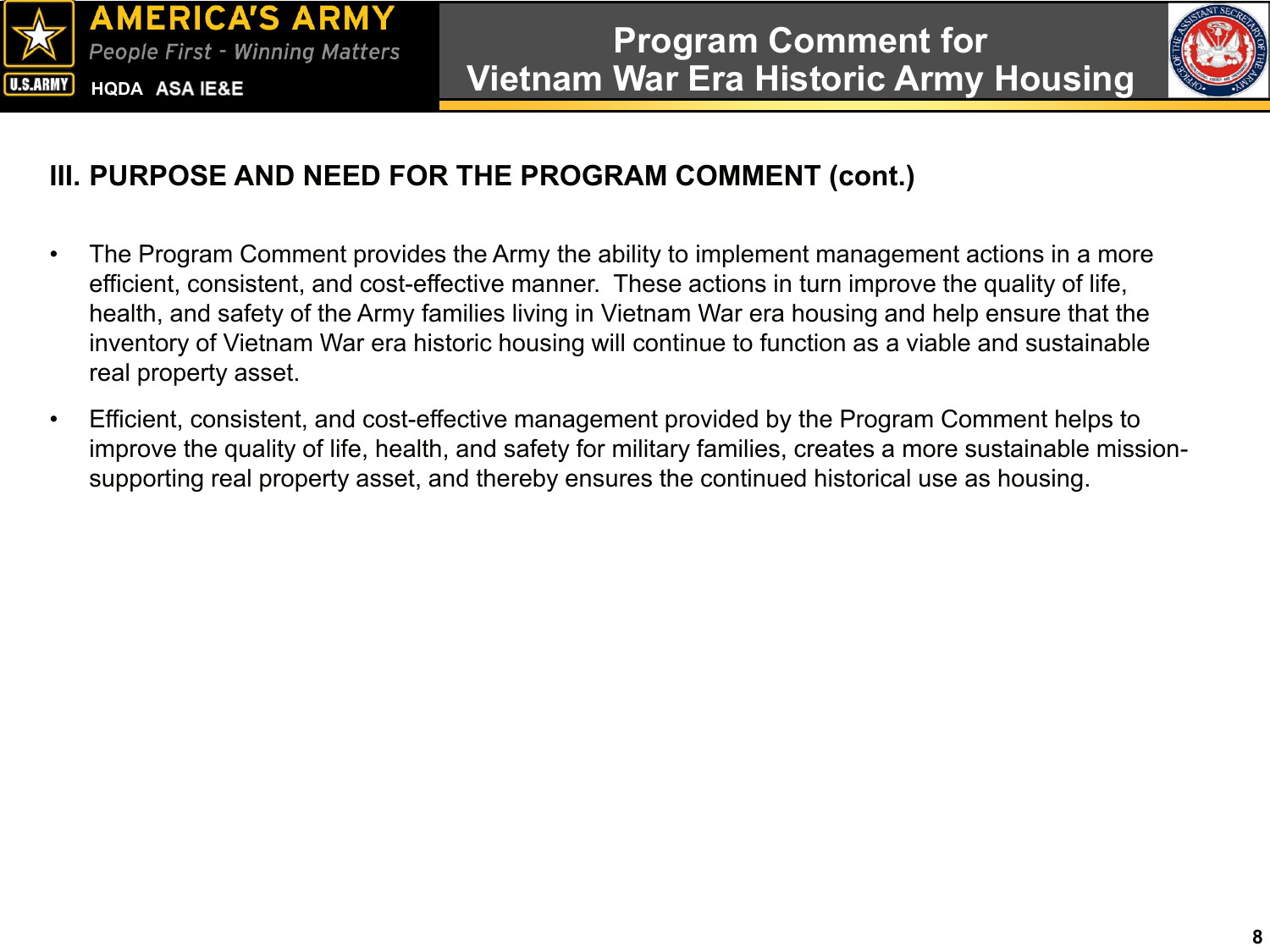



#### **IV. GOAL AND OBJECTIVE**

• GOAL:

The Army's goal for the Program Comment is to obtain programmatic compliance with NHPA 54 USC 306108 for the repetitive management actions occurring on this large inventory of similar property types by means of the program alternative procedure under 36 CFR 800.14(e), in lieu of conducting individual project reviews under 36 CFR 800.4 through 800.7.

#### • OBJECTIVE:

The objective of the Program Comment is to achieve the goal in a manner that provides the appropriate balance between historic preservation of the housing and the efficient, consistent and cost-effective management of the housing in order to improve of the quality of life, health, and safety of the Army families living in Vietnam War era housing.

• The goal and objective will be met by the ACHP's adoption of the Program Comment, and the Army's implementation of the Program Comment mitigation measures and management actions.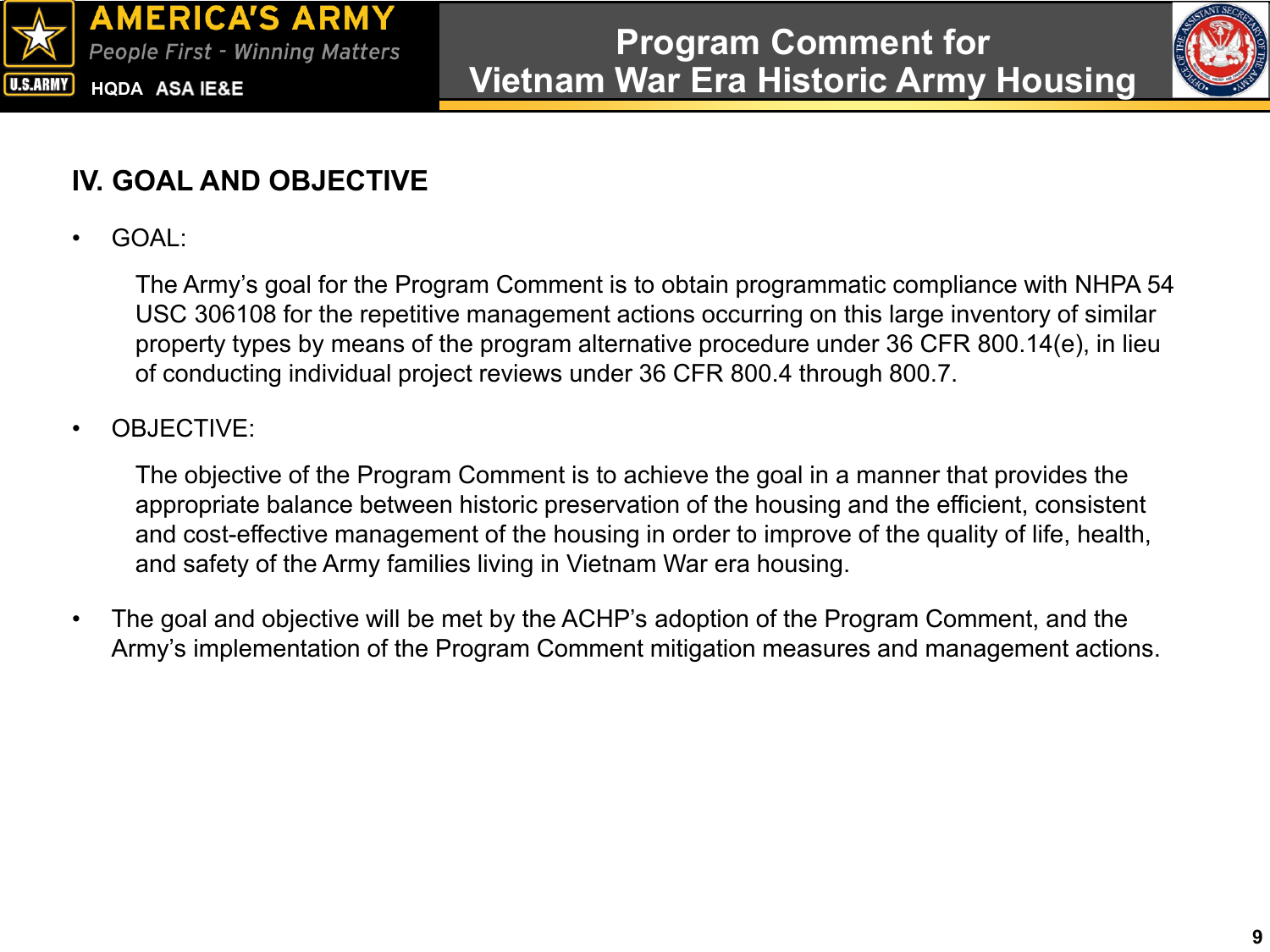



### **V. NATIONWIDE PUBLIC PARTICIPATION**

- In November 2021, the Army prepared a Draft Program Comment Plan for Vietnam War Era Housing (1963-1975) in accordance with the ACHP Program Comment Panel recommendations and in coordination with ACHP staff. The Army also went above and beyond the ACHP Panel recommendations and provided the Draft Program Comment Plan for a nationwide 30-day public review through a Federal Register notification and individual outreach to over 850 stakeholders.
- The Final Program Comment Plan published on 28 Dec 2022. It addressed public comments received and was used to guide and inform a series of nationwide consultation conferences on the Program Comment.
- Monthly consultation conferences were hosted by the Army FPO beginning in Jan 2022, were open to all interested parties, and continued for a six-month period through Jun 2022.
- Program Comment Consultation Conference 2022 Schedule and Topics:
	- o Jan 26: Introduction, Background, Scope, Purpose and Need, Goal and Objective, Development Process
	- o Feb 23: Vietnam War Era Army Housing Property Type, Category of Undertaking
	- o Mar 30: National Register Significance and Potential Effects
	- o Apr 27: Mitigation Measures and Benefits of the Program Comment
	- o May 25: Applicability, Implementation, Effect, and Duration
	- o Jun 22: Consultation Summary and Conclusion
- Consultation briefings were provided to stakeholders in advance of each scheduled conference call.
- Written comments to the Army FPO regarding the proposed Program Comment were invited at any time during the 26 January 2022 – 22 June 2022 consultation period. The Army FPO received and responded to two sets of extensive written comments from the National Trust for Historic Preservation.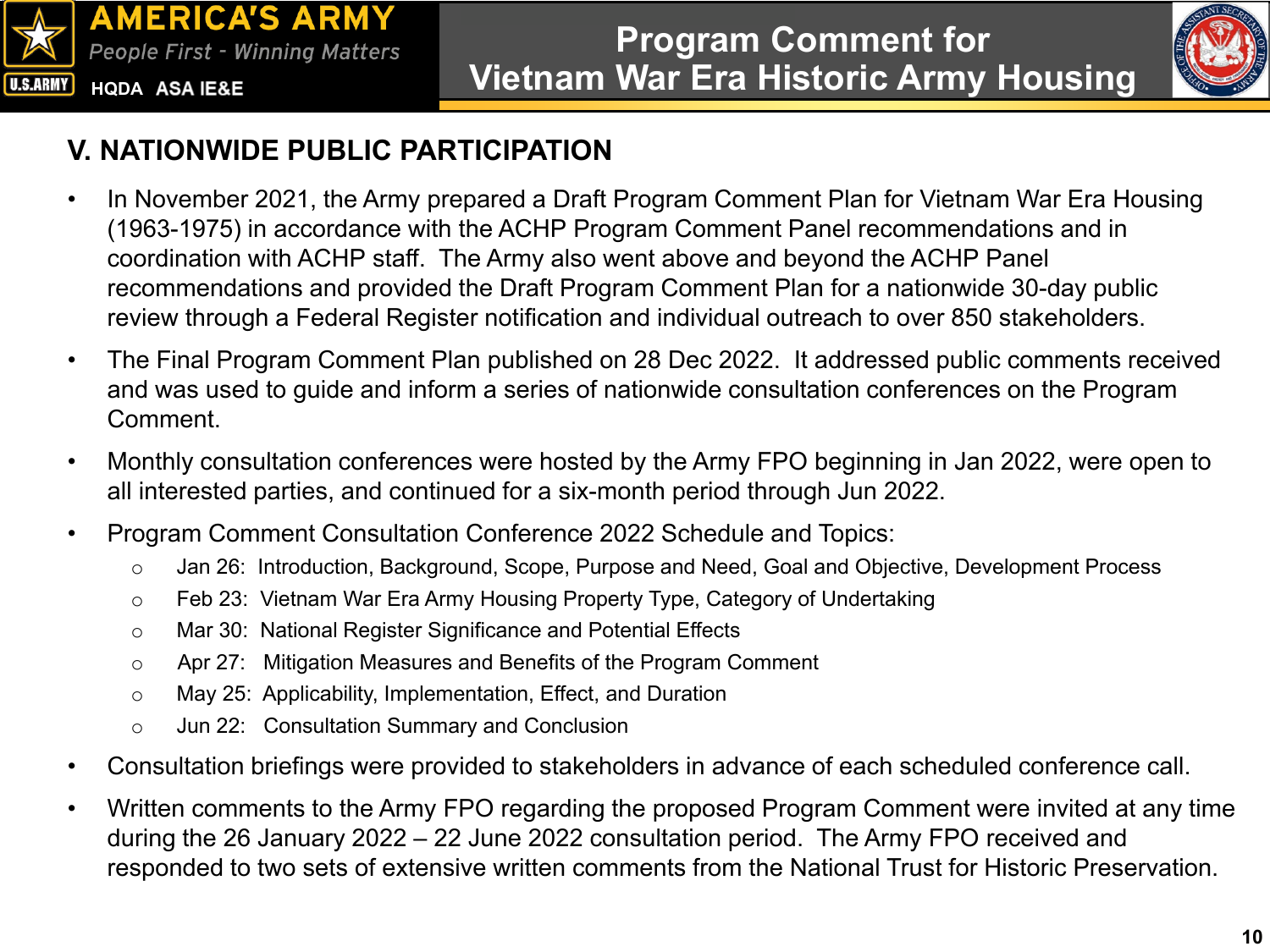



### **VI. SCOPE AND LOCATIONS**

- There are currently 7,519 from the Vietnam War Era (1963-1975) homes located on 22 Army installations in 16 states, according to the best available inventory information.
- The number of homes per installation ranges from over 1,800 on Fort Hood TX, to 4 housing units on Aberdeen Proving Ground MD.

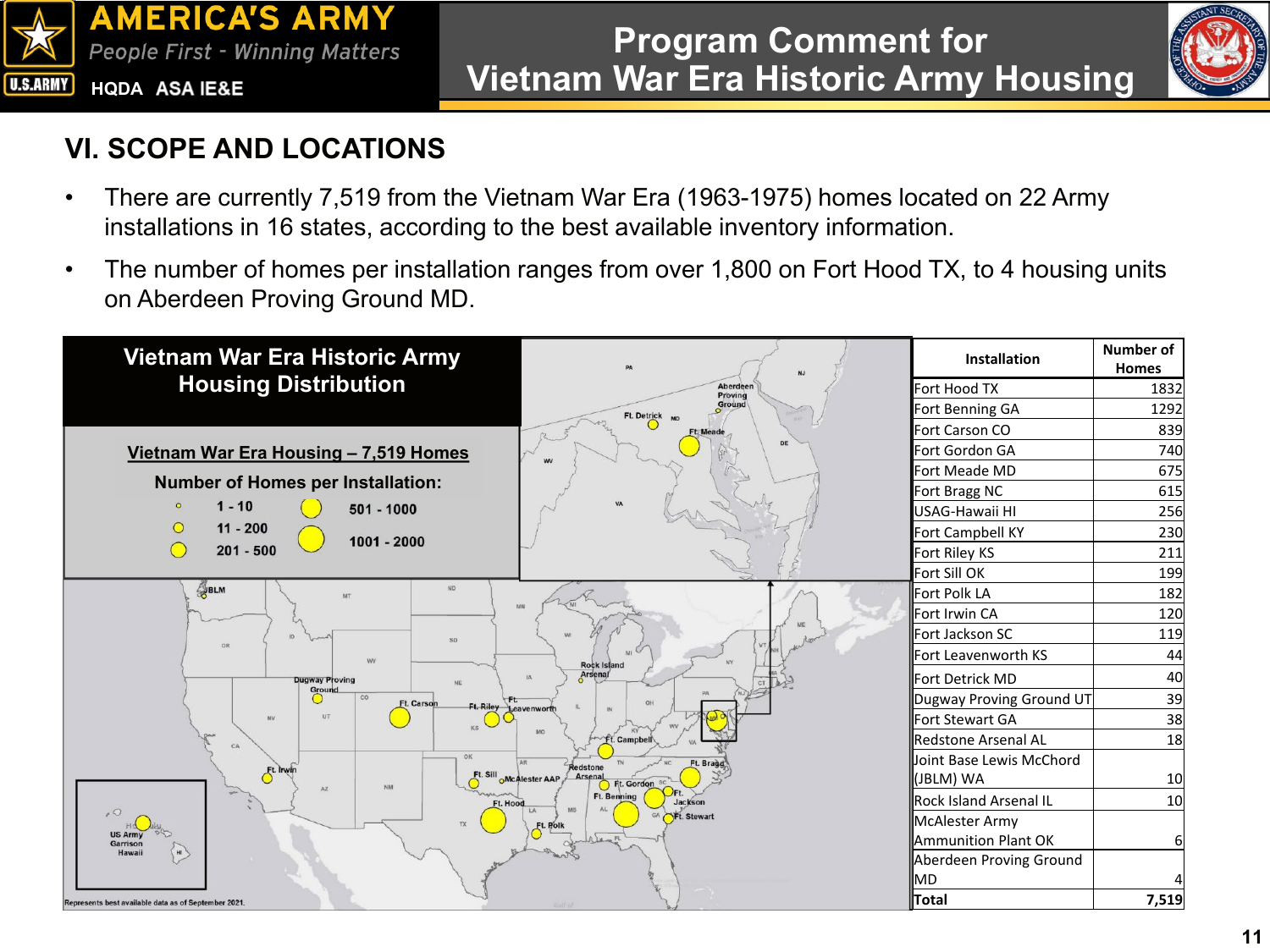



**VII. PROPERTY TYPE** – Is defined as a grouping of individual properties defined and characterized by common physical and / or associative attributes. A property type may include a variety of buildings and structures, and variations may occur based on cultural, chronological, and geographic influences.

- Army Vietnam War Era Housing Property Type 1963-1975 Army Vietnam War Era housing, associated buildings and structures, landscapes and landscape features, and neighborhoods.
- *Army Vietnam War Era Housing*  all privatized and non-privatized housing, with construction started or completed during the period 1963-1975, that is located on an Army installation or joint base and owned, operated, and or managed by the Army or by an Army privatized housing partner including those operating under the RCI program. The terms Army Vietnam War Era housing and Vietnam War Era housing are used interchangeably and mean all Army Vietnam War Era housing, associated buildings and structures, landscapes and landscape features, and neighborhoods
- *Associated Buildings and Structures*  Vietnam War era detached garages, carports, storage buildings, above and below ground utilities and systems including water, sewage, storm water, mechanical and electrical systems, tennis courts, buildings and structures associated with recreational and athletic activities, playground equipment, other recreational buildings and structures, fencing, community centers, associated ancillary facilities that support housing operations, and any and all other buildings, structures, and objects associated with Army Vietnam War era housing and neighborhoods.
- *Landscapes and Landscape Features*  the overall design and layout of the Vietnam War era housing communities including roadway circulation systems and patterns, plantings and landscaping, open spaces, playgrounds, recreational features including but not limited to recreational areas and athletic fields, fencing, parking areas, signage, site furnishings, parade grounds, lighting, sidewalks and curbing, driveways, setbacks, viewsheds into Vietnam War era historic properties and districts and out from Vietnam War era historic properties and districts into other historic properties and districts, and any and all other landscape features associated with Vietnam War era housing and neighborhoods.
- *Vietnam War Era Neighborhood*  a defined geographical area, district, or locality on an installation that is characterized by and comprised predominantly of Vietnam War era housing, associated buildings and structures, and landscapes and landscape features.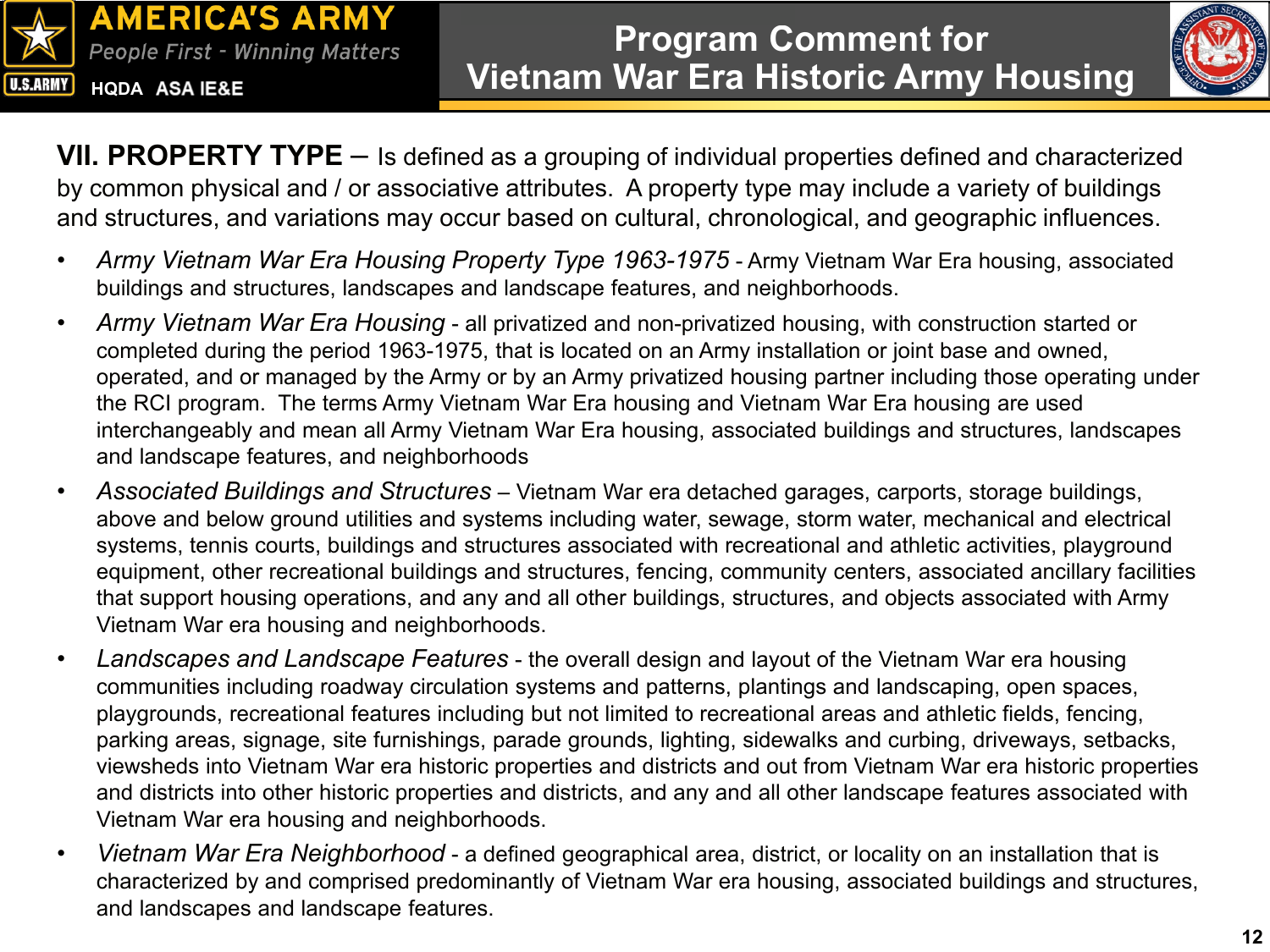



#### **VIII. NATIONAL REGISTER OF HISTORIC PLACES SIGNIFICANCE**

- Army Vietnam War era housing is addressed in the *Army Housing Thematic Area* developed in the DoDwide Vietnam War era historic context: *Vietnam and the Home Front: How DoD Installations Adapted, 1962–1975* (see https://www.denix.osd.mil/Army-vwehh-pc).
- Since the Army's 7,519 units of Vietnam War era housing will all reach 50 years of age during the proposed duration of the Program Comment, the Army has subjected Vietnam War era housing NRHP eligibility, including the housing from 1973-1975, to NRHP evaluation criteria at 36 CFR 60.4(a)-(d). The Army did not apply the higher threshold criterion of exceptional importance per 36 CFR 60.4(g) for the 2,655 units of Vietnam War era housing from 1973-1975 that are less than 50 years old.
- Subject to certain specific considerations, and for the purposes of the Program Comment, the Army considers its inventory of Vietnam War era housing to be eligible for the National Register of Historic Places (NRHP) from an Army-wide standpoint under 36 CFR 60.4(a) (Criterion A).
	- $\circ$  The housing is considered eligible under 36 CFR 60.4(a) (Criterion A) because of its association with Vietnam War military history.
	- o Army Vietnam War era housing illustrates the continuing progression of Army housing policy and design, as well as the influence of national war-time policies as reflected through the Army family housing program.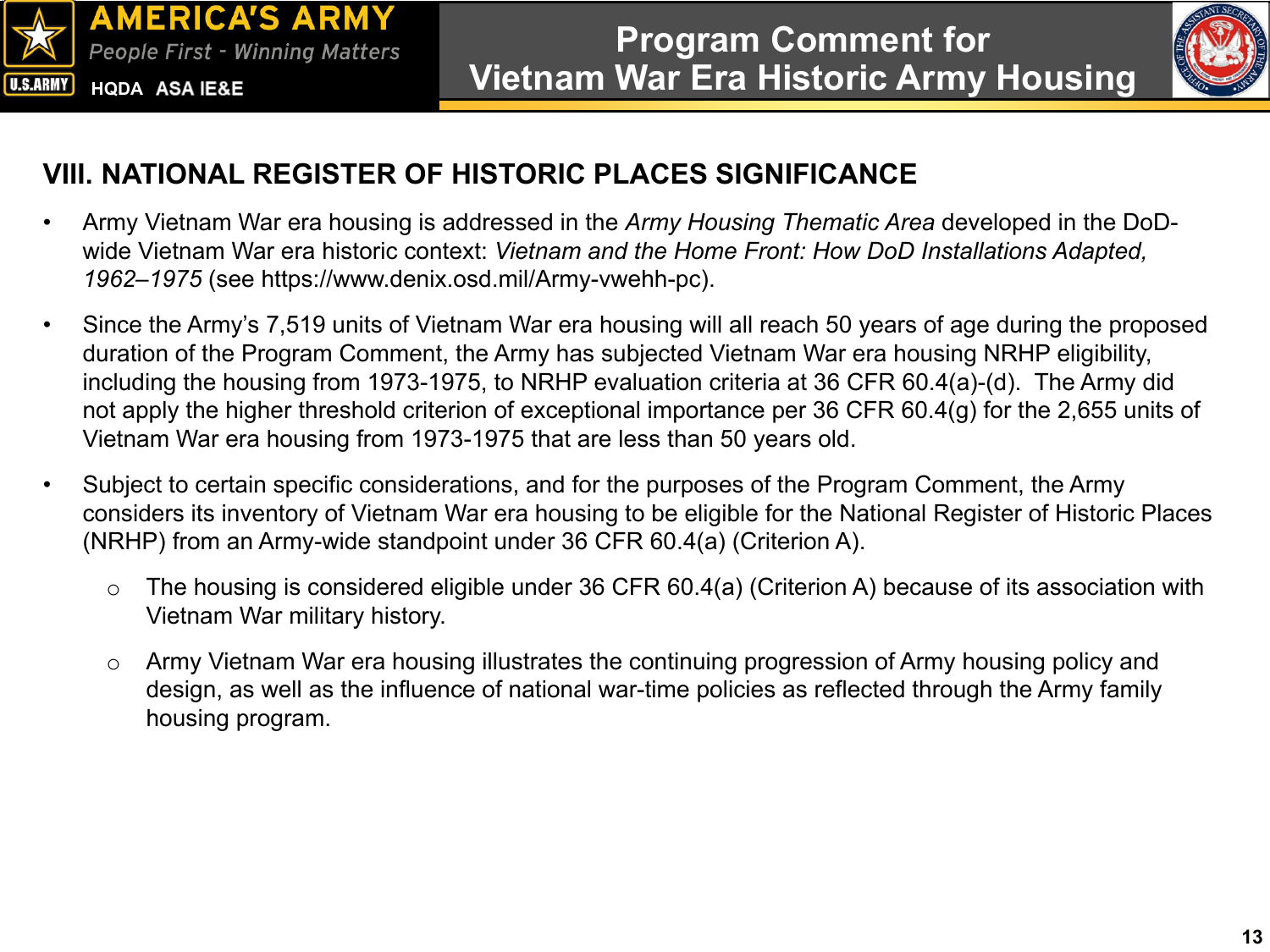



#### **VIII. NATIONAL REGISTER OF HISTORIC PLACES SIGNIFICANCE (cont.)**

- Regarding National Register Criterion C: Design/Construction Army Vietnam War era housing does not represent *distinctive* characteristics of type, period, and method of construction, does not retain integrity of design, and is not considered to be eligible for the NRHP under Criterion C:
	- o Army family housing constructed during this period is not distinctive since it used industry standard building materials and construction practices and methods of that time, and its designs and development plans followed the existing design concepts and neighborhood planning trends and that were in use in the 20 million homes built in the private civilian sector during this period.
	- $\circ$  The housing designs in the 1964 Design Folio were developed by civilian architectural firms who applied standardized housing designs and planning principles they had already been using in the civilian sector. USACE contracted out the housing designs to Architect / Engineering firms from the civilian sector who used industry standard materials and methods in construction of the housing.
	- o When viewed in the national context of housing design and construction in the US during this period, Army Vietnam War era housing does not represent distinctive examples of this housing design or construction since the Army followed the civilian sector in construction materials, methods, design types, and community planning.
	- o The housing also does not represent the work of a master, possess high artistic value, or represent a significant and distinguishable entity whose components lack individual distinction.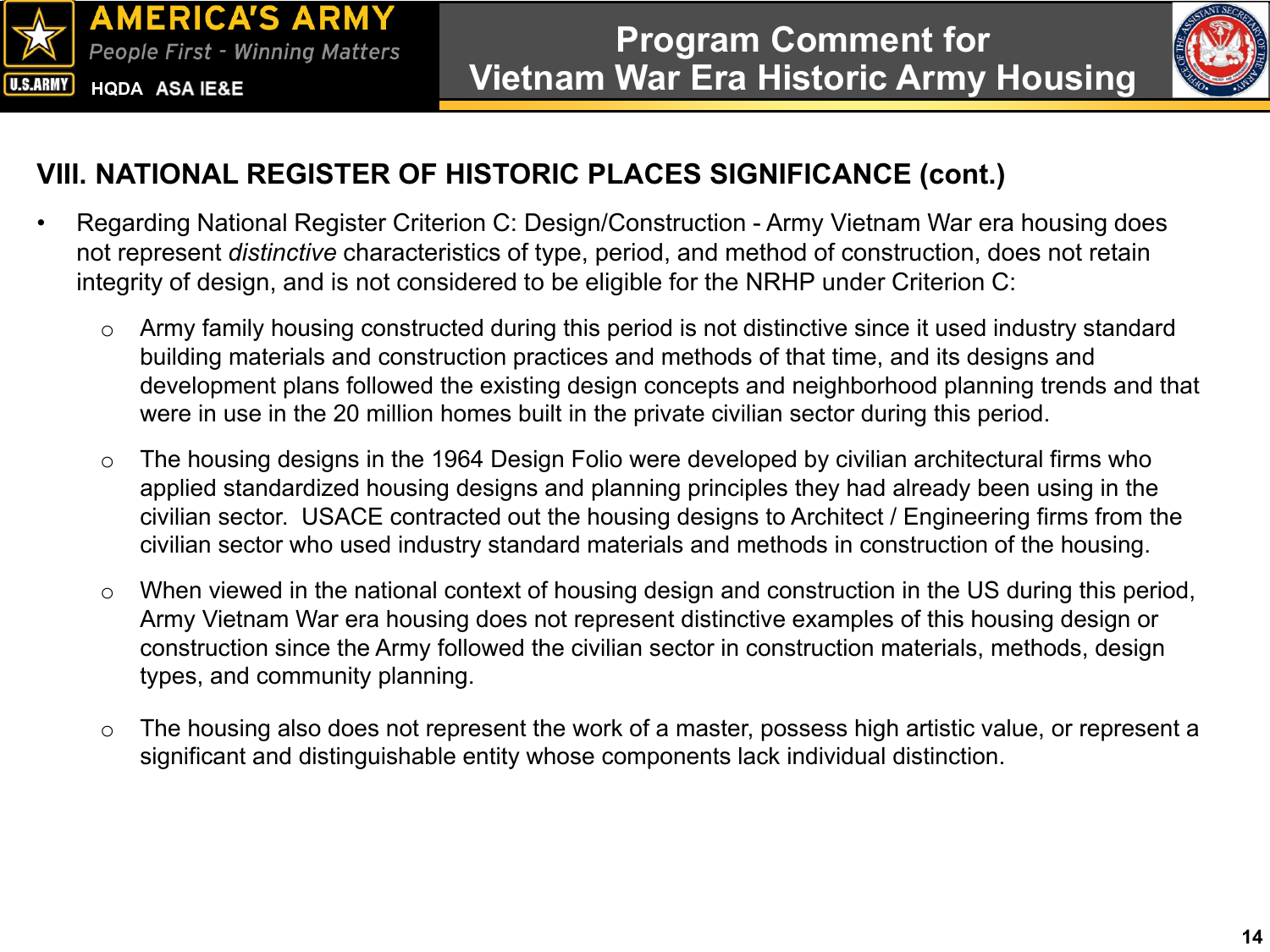



#### **VIII. NATIONAL REGISTER OF HISTORIC PLACES SIGNIFICANCE (cont.)**

- Further regarding National Register Criterion C: Design/Construction Army Vietnam War era housing does not retain original historic materials and exterior and interior design features that were once characteristic of the property type. The housing overall lacks architectural integrity due to many alterations and modifications that have occurred over time and is not eligible for the NRHP under Criterion C.
	- $\circ$  A comprehensive program to modify and upgrade this housing was undertaken by the Army. These modifications resulted in neighborhood-wide material replacement and design changes that altered the original design intent of the building. Extensive modifications and material replacement has also occurred as a result of material wear, abatement, and/or failure of original interior and exterior materials.
	- o Army housing constructed during the Vietnam War era exhibit similar classes of changes in interior and exterior materials. Extensive window replacement has occurred with new replacement windows differing in size, type, and configuration from the originals. Exterior cosmetic redesigns to meet current stylistic trends occurred. New exterior ornamentation is also present referencing earlier architectural styles such as colonial revival.
	- o Many interior modifications included replacement of fixtures and tile in the bathrooms, replacement cabinets and appliances in kitchens, and new flooring throughout. In addition, floor plans of units were reconfigured, and units were combined to meet current space and size norms.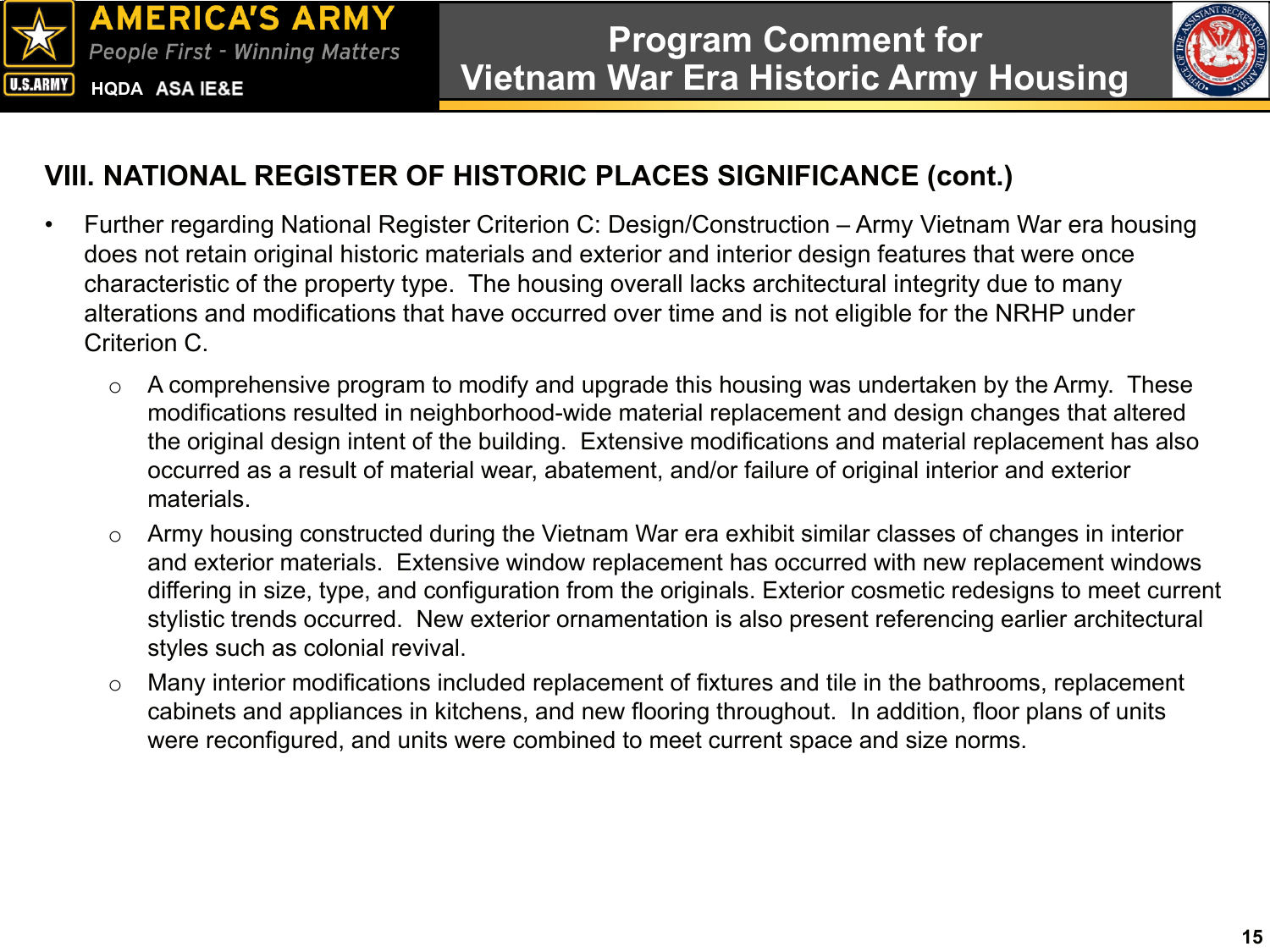



#### **IX. PRIOR AND SUBSEQUENT DETERMINATIONS OF NRHP ELIGIBILITY**

- Army Vietnam War era housing that has not been subject to a prior National Register evaluation and consensus determination of eligibility under 36 CFR 60.4 will be considered *eligible* for the NRHP under Criterion A for purposes of the Program Comment, regardless of age.
- Army Vietnam War era housing previously determined *eligible* for the NRHP with SHPO concurrence will remain *eligible* for purposes of the Program Comment, regardless of age.
- Army Vietnam War era housing that was less than 50 years old at the time of a prior NRHP evaluation, was evaluated under National Register criteria consideration 36 CFR 60.4(g) for exceptional importance and was determined to be *not eligible* for the NRHP with SHPO concurrence, will be considered *eligible* for the NRHP under Criterion A for purposes of the Program Comment.
- Army Vietnam War era housing that was 50 years old or older at the time of a prior NRHP evaluation, was evaluated under National Register evaluation criteria 36 CFR 60.4(a)-(d) and was determined to be *not eligible* for the NRHP with SHPO concurrence, will remain in a *not eligible* status for purposes of this Program Comment. As such, no further NHPA compliance requirements apply to those properties. There are no known instances of this situation.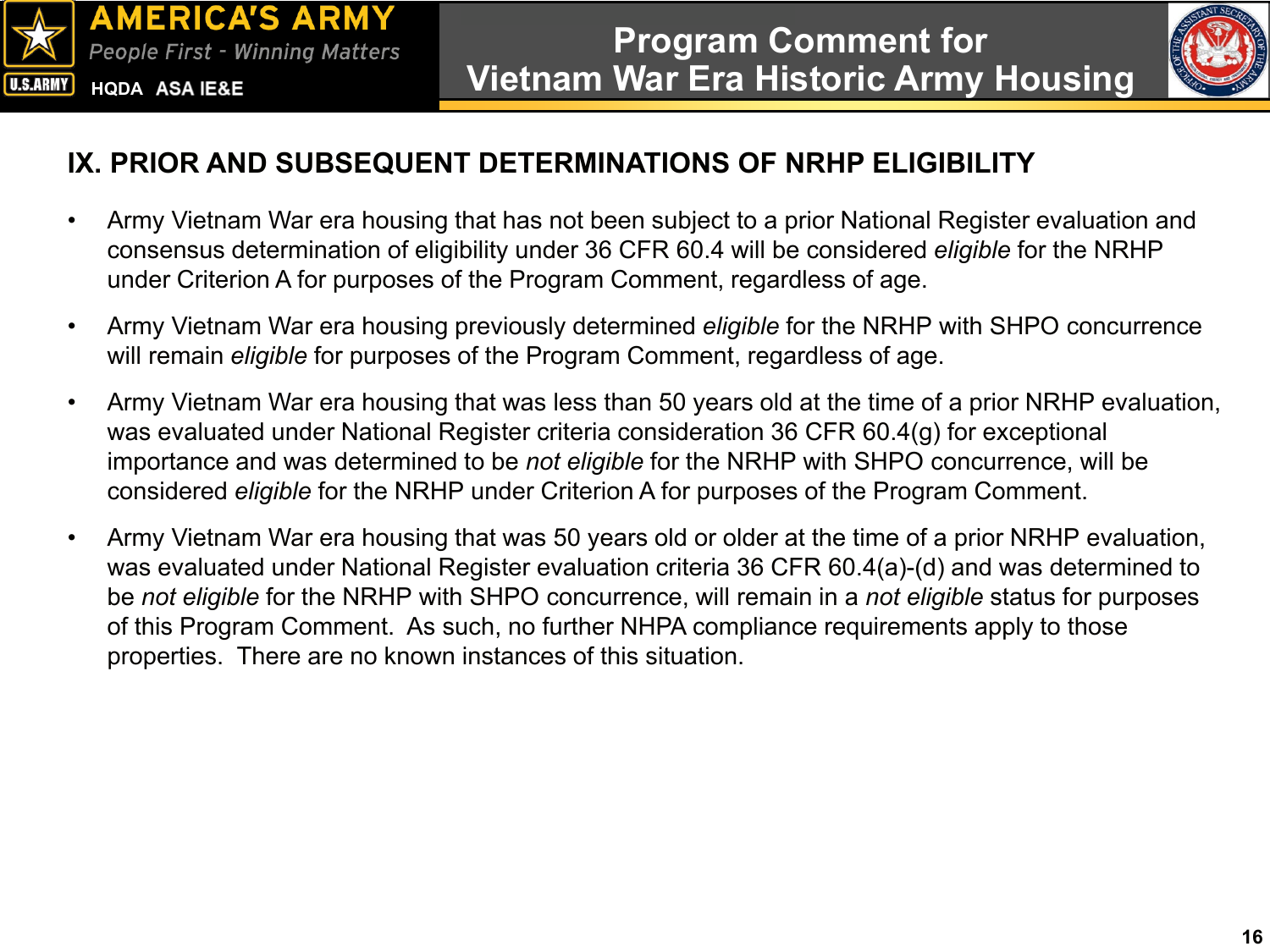



#### **X. CATEGORY OF UNDERTAKING AND EFFECTS ON HISTORIC PROPERTIES**

- The category of undertaking for purposes of the Program Comment is *management actions* defined as maintenance, repair, rehabilitation, renovation, abatement of hazardous materials, mothballing, cessation of maintenance, demolition, new construction, lease, transfer, conveyance, and the use of current readily available industry standard building materials and methods in the implementation of management actions. The Army's large inventory of Vietnam War Era housing, associated buildings and structures, and landscape features are subject to these frequent and repetitive undertakings.
- This category of undertaking is defined based on both the Army's needs and on precedent set by the ACHP in their approval of other Program Comments for Army family housing. The category of undertaking defined for this Program Comment aligns with the category of undertaking approved and adopted by the ACHP in the Army's Program Comment for Army Capehart and Wherry Era historic and the Program Comment for Army Inter-War Era historic military family housing.
- The proposed Program Comment management actions present a potential for adverse effects to Army Vietnam War Era housing, associated buildings and structures, landscapes and landscape features. Implementation of the management actions may alter or change the properties in a manner that may not be consistent with the Secretary's Standards for the Treatment of Historic Properties (36 CFR 68); lease, transfer, or convey the properties out of government control and ownership; or may otherwise remove properties from the Army's inventory.
- The Army will implement mitigation measures to ensure potential adverse effects resulting from implementation of management actions are fully and appropriately addressed.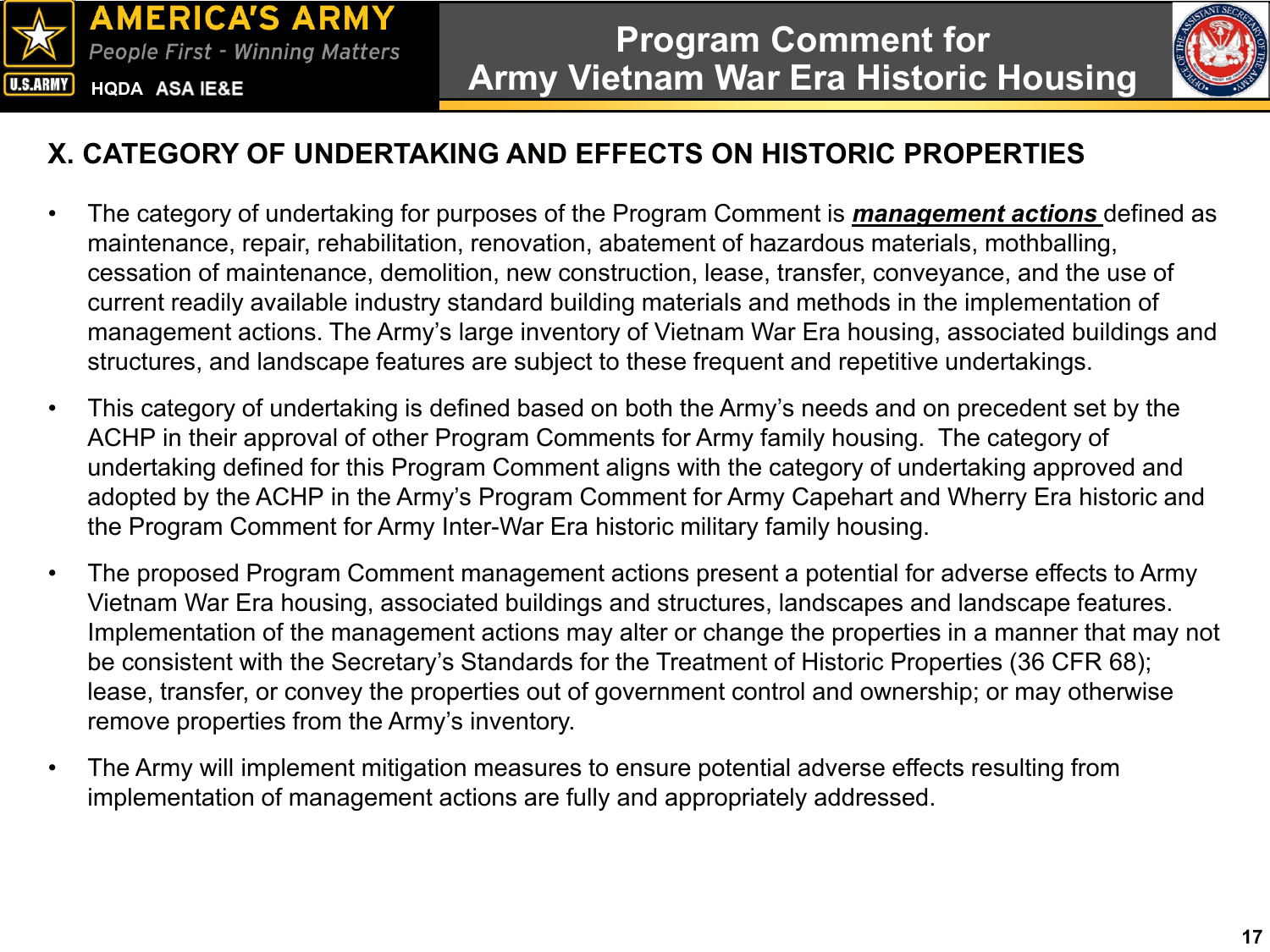



#### **XI. IMPLEMENTATION**

- The proposed Program Comment would be implemented at all Army installations with privatized and non-privatized Vietnam War era housing, and in consideration of relevant specific exceptions to its applicability.
- The Army would implement the proposed Program Comment management actions in lieu of conducting individual project reviews under 36 CFR 800.3 - 800.7.
- This Program Comment would supersede and replace the requirements in Army Programmatic Agreements (PAs) and Memoranda of Agreement (MOAs) for Army Vietnam War era housing, associated buildings and structures, and landscape features.
- The Army would implement the proposed Program Comment in lieu of all PA or MOA requirements and procedures previously applicable to Army Vietnam War Era housing, associated buildings and structures, and landscape features.
- The Army would implement the Program Comment in lieu of any procedures, plans, development agreements, lease and conveyance documents, environmental management plans, guidelines, reporting requirements, Cultural Resources Management Plans, and all other installation documents, standards, procedures, or guidelines pertaining to the preservation and management of Vietnam War era housing, associated buildings and structures, and landscape features.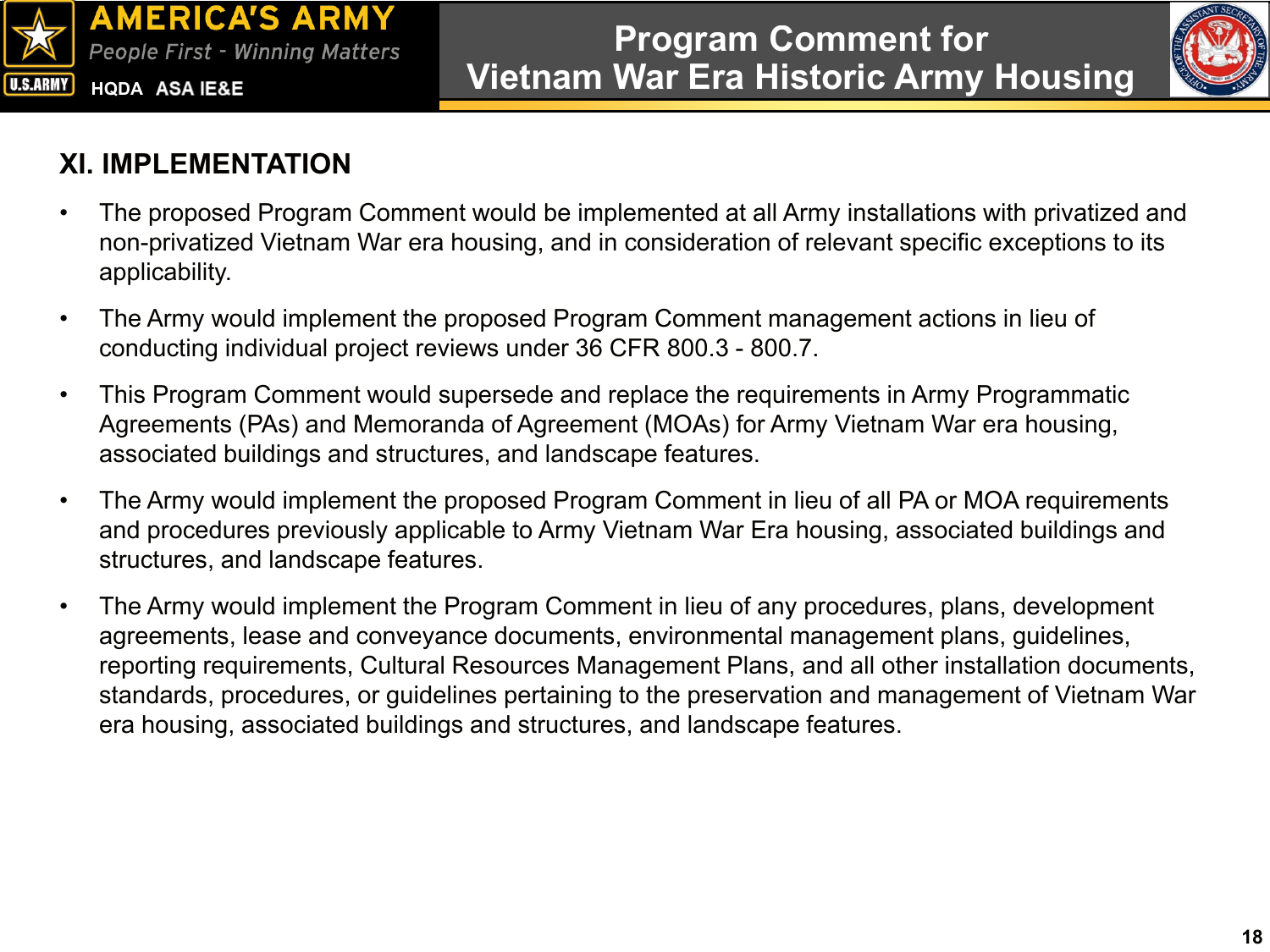



### **XII. APPLICABILITY AND EXCEPTIONS**

- The proposed Program Comment would apply to all privatized and non-privatized Army Vietnam War era housing, associated buildings and structures, and landscape features.
- There are no Army Vietnam War era historic housing, associated buildings and structures, and landscape features that have been determined to be National Historic Landmarks (NHL), or that are believed to qualify for NHL designation.
- Exceptions to applicability of the proposed Program Comment:
	- o The proposed Program Comment would not apply to Vietnam War Era housing that was 50 years old or older at the time of a prior NRHP evaluation at the installation level, was evaluated under National Register evaluation criteria 36 CFR 60.4(a)-(d) and determined to be not eligible for the NRHP with SHPO concurrence. As such, the Program Comment will not apply to those properties since no further NHPA compliance requirements apply to those properties. There are no know instances of this occurrence.
	- o The proposed Program Comment would not apply when management actions may cause damage, physical destruction, or change in the physical features of all or any part of the following: NRHP eligible archeological sites and properties of traditional religious and cultural importance to Federally-recognized Indian tribes or Native Hawaiian Organizations; NHPA historic properties other than the Army Vietnam War era housing property type, human remains and cultural items including funerary objects, sacred objects, and objects of cultural patrimony as defined in the Native American Graves Protection and Repatriation Act; and Indian Sacred Sites as defined in Executive Order 13007.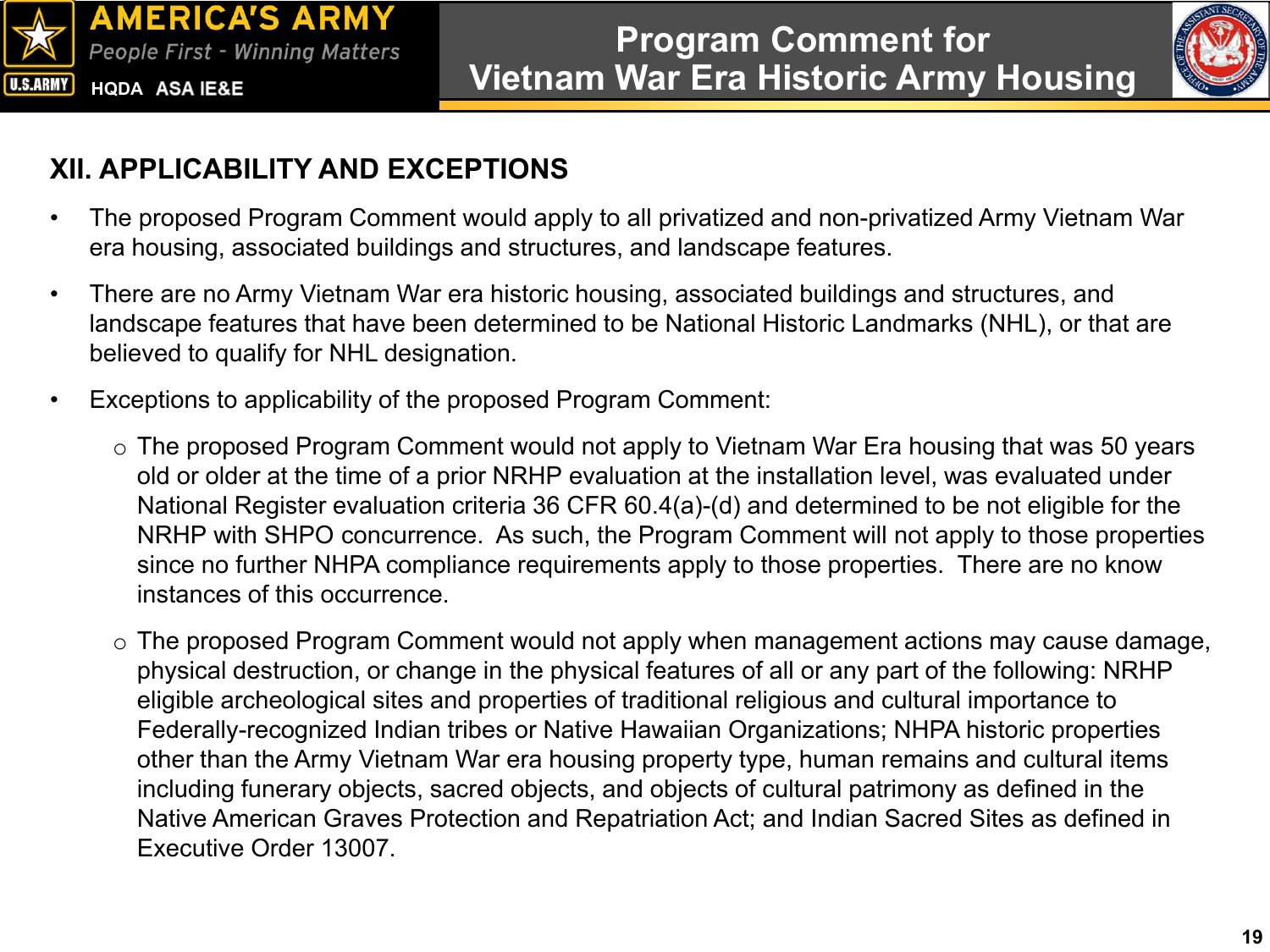



### **XIII. MITIGATION MEASURES**

- The Army's proposed Program Comment will include mitigation measures as steps that the Army will take to ensure the effects of its management actions are considered and resolved.
- The Army's proposed mitigation measures meet the intent of *historic preservation* as it is defined in the NHPA and are commensurate with the significance of this housing.
- The mitigation measures include:
	- o Public Education: The Army will maintain a website containing information about the history of the Army Vietnam War Era housing for public educational purposes. The Army will use social media (Twitter) to distribute information on Vietnam War Era historic housing and Army historic preservation to the public.
	- o Research and Historic Context Development: The Army will conduct additional in-depth professional research and prepare additional nation-wide Army Vietnam War Era housing historic context information.
	- o Inventory, Evaluation, and Documentation: The Army will conduct additional inventory, evaluation and documentation of representative architectural styles, design elements, associated buildings and structures, and landscape features. The mitigation measure will provide this information for **100%** of installations with the Vietnam War Era housing property type and includes evaluation of Properties of Particular Importance.
	- o Treatment of Properties of Particular Importance: The Army will, in coordination with the ACHP, seek to identify Vietnam War Era housing that may have particular importance. Once identified the Army will conduct additional documentation of those properties as a preservation measure, with long-term preservation through continued use as military housing.
	- o Tax Credits: The Army will advise its housing privatization partners that Vietnam War Era housing may be eligible for historic preservation tax credits and provide information sources.
	- o Annual Reporting: The Army will provide an Annual Report to the ACHP. The Annual Report will provide the status of the Army's implementation of the mitigation measures.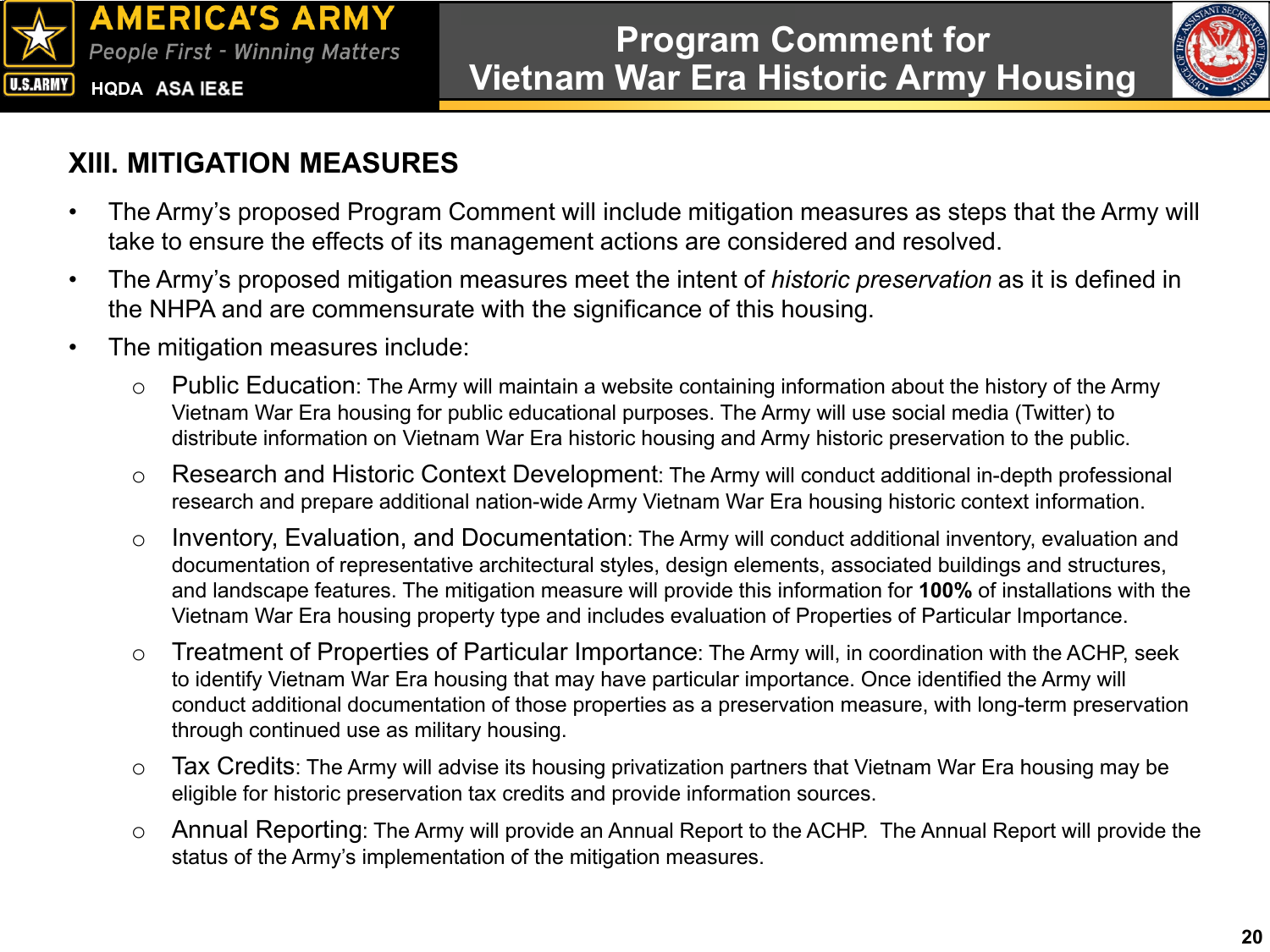



#### **XIV. EFFECT AND DURATION**

- The effect of the Program Comment is to provide the Army with a means of programmatic compliance with the NHPA 54 USC 306108 for the repetitive management actions occurring on this large inventory of similar property types by means of the alternative program procedures under 36 CFR 800.14(e), in lieu of conducting individual project reviews under 36 CFR 800.4 through 800.7.
- By adhering to the terms of the proposed Program Comment, the Army will meet its responsibilities for compliance with NHPA 54 USC 306108 (Section 106) for management actions associated with Vietnam War era housing, associated buildings and structures, and landscape features.
- In order to synchronize and integrate with ongoing business practices and land management arrangements, the Program Comment is proposed to remain in effect for 33 years from the anticipated date of issuance in 2022 through 2055. The 33-year effective period for the proposed Program Comment coincides with the term of the ground leases that have been executed with the Army's privatized housing partners under the RCI program. Over 99% of Army's Vietnam War era housing is privatized and operated under RCI.
- The Program Comment will remain in effect during that 33-year period unless the Army determines that such comments are no longer needed and notifies the ACHP in writing, or the ACHP withdraws the Program Comment in accordance with 36 CFR 800.14(e)(6).
- Upon termination of the ground lease in 2055, ownership of all RCI partnership owned improvements including all housing located within the boundaries of the ground lease is automatically conveyed back to the Army.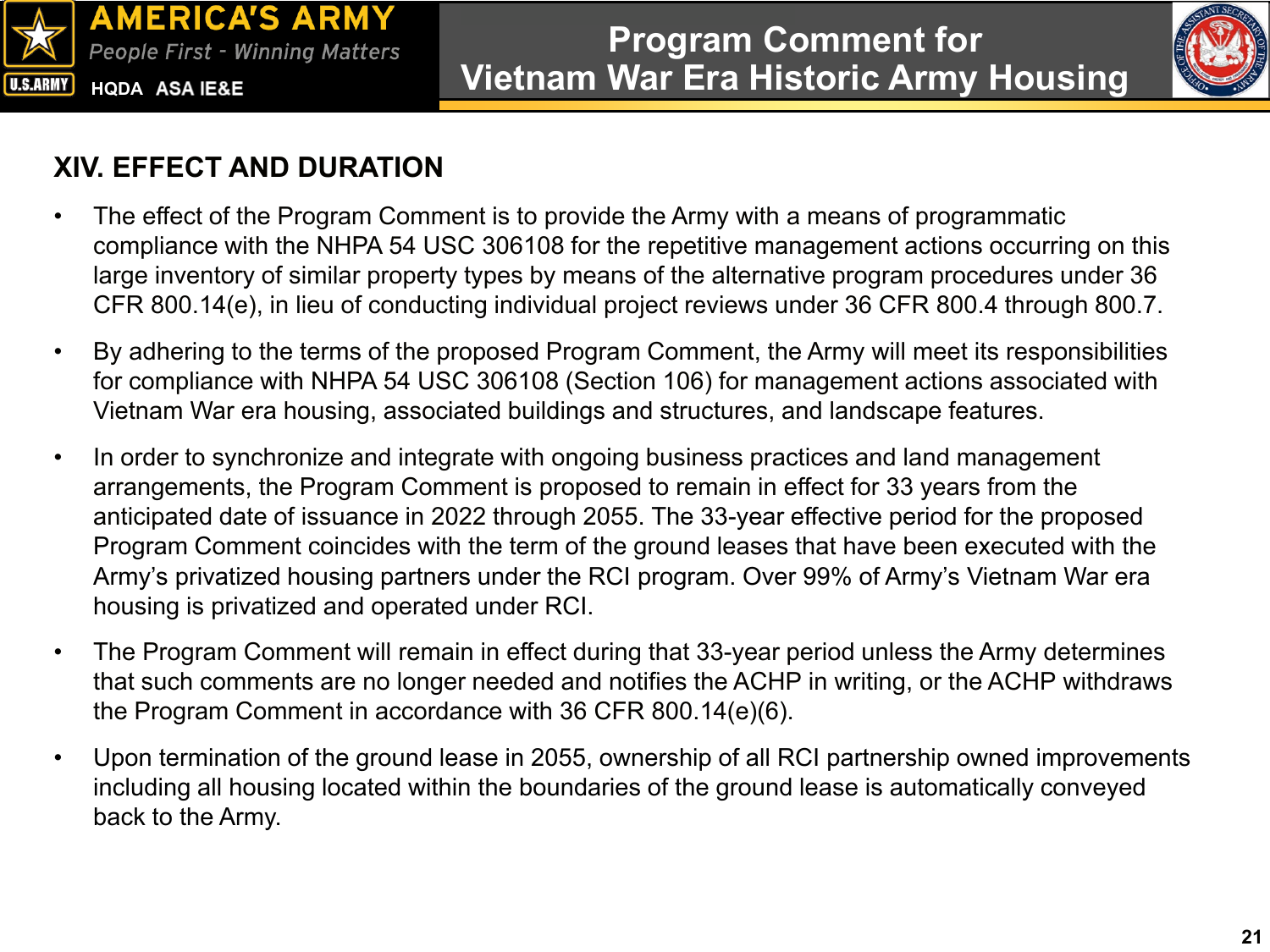



#### **XV. BENEFITS OF THE PROGRAM COMMENT**

- **MORE CONSISTENT AND VALUE-ADDED PRESERVATION OUTCOMES**: The Program Comment delivers the appropriate Army-wide perspective to address this class of related property types. It addresses historic significance based on research at an appropriate Army-wide scale and viewpoint, and affords more consistent and value-added treatment, mitigations, and preservation outcomes relative to the current project-by-project review process.
- **IMPROVED QUALITY OF LIFE, HEALTH AND SAFETY FOR MILITARY FAMILIES**: The ability to execute the management actions in a more efficient, consistent, and cost-effective manner under the Program Comment directly improves the quality of life, health, and safety of the Army families living in Vietnam War era housing.
- **HISTORIC AND ARCHITECTURAL CHARACTER DOCUMENTED**: The Army inventory a sample of Vietnam War era housing from installations nation-wide to document examples of Vietnam War era housing, associated buildings and structures, and landscape features creates a more complete information set. The Army will also identify and any Vietnam War era housing of particular importance and may further document that housing.
- **HISTORICAL USE CONTINUED AS A MISSION ASSET**: The ability to implement management actions in a more cost effective, timely and consistent manner under the Program Comment will help ensure that this historic housing remains a viable mission asset and continues its historic function as housing.
- **CONTRIBUTION TO SCHOLARSHIP**: New in-depth research on the history and architecture of American housing will be made available to academic researchers and the general public and provide a significant contribution to historic preservation scholarship for this historic property type that has not been researched on a nation-wide basis.
- **IDENTIFICATION AND PRESERVATION OF PROPERTIES OF PARTICULAR IMPORTANCE**: Any properties of particular importance will be identified by the historical research and inventory, will be addressed in coordination with the ACHP, and may be subject to additional documentation.
- **PUBLIC EDUCATION**: The public will benefit from the historic preservation education materials that will be made available by the Army through its website and through social media.